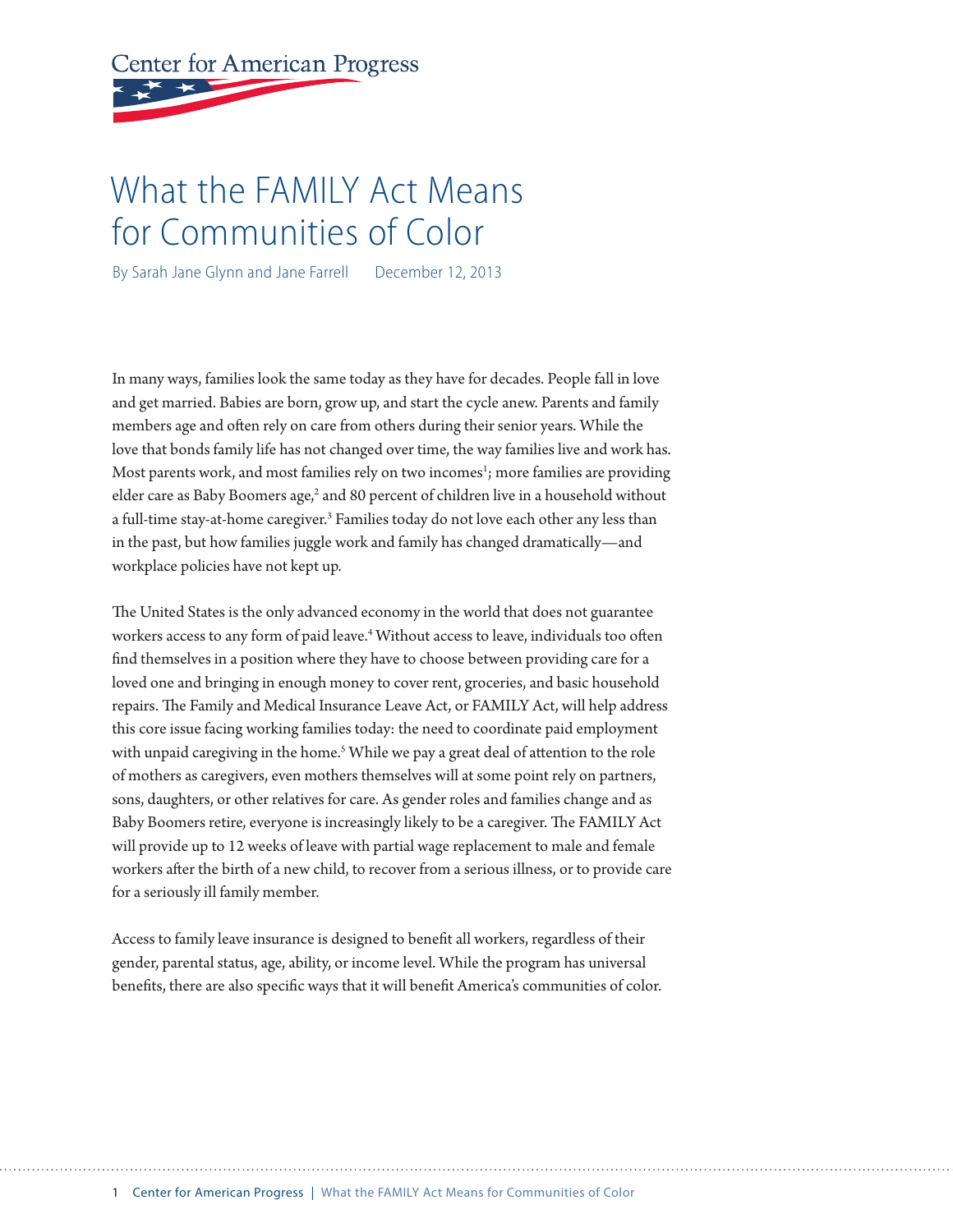### Workers of color—especially women—need paid leave

Despite fighting for and winning meaningful gains in employment and education, people of color—and women of color in particular—continue to face inequality in the workplace. Latinos and African Americans are still experiencing unemployment in the double digits—levels that are significantly higher than the national average.<sup>6</sup> While women of color are just as likely to be part of the labor force as white women, $^7$  they are also more likely to be single mothers, who must juggle the demands of work and family time without the aid of a partner.<sup>8</sup> This makes paid leave all the more vital for singleparent households who have to support or care for families and singlehandedly cover day-to-day expenses. These responsibilities make it difficult to accrue wealth, particularly for single African American and Latina women with children who, according to a 2010 study, had a median household wealth of zero, putting their families at high risk of going into debt if they had to stay home with sick children.<sup>9</sup>

Women of color are becoming a greater share of the workforce and are playing an increasingly important role in our economy.<sup>10</sup> Ensuring that they can earn paid maternity leave increases the likelihood that they will return to work after having a child and decreases their chances of having to rely upon social safety nets down the road.<sup>11</sup> Paid leave would also help increase women's overall lifetime earnings and decrease the gender wage gap, which is especially wide for women of color.<sup>12</sup> In 2012, American women made 77 cents for every \$1 a man earned, and African American and Latina women earned 64 cents and 55 cents, respectively, for every \$1 a non-Hispanic white man earned.13

#### African Americans and Latinos are less likely to have access to any type of leave

Decades of interpersonal and institutional racism continue to have an impact on employment patterns, which is largely why workers of color are disproportionately likely to work in low-wage, low-quality jobs. Since 2009—three years after the economic recovery from the Great Recession began—the number of Latinos and African Americans in minimum-wage jobs has increased by approximately 15 percent and 8 percent, respectively.14 While low-wage work makes up a large share of the jobs created in that time, these jobs rarely offer benefits that all workers need, such as paid sick days, health care, and paid family leave.<sup>15</sup> Workers in low-wage jobs may also juggle multiple jobs, working part time at multiple business establishments; this excludes them from earning job-protected leave under the current Family and Medical Leave Act, or FMLA, because they may not have worked enough hours or been employed at one business for more than a year.<sup>16</sup> The FAMILY Act would ensure that all workers—low-wage, middleclass, and higher-income workers alike—have the same opportunities to earn paid leave by tying benefits to lifetime employment history, not specific employers.<sup>17</sup>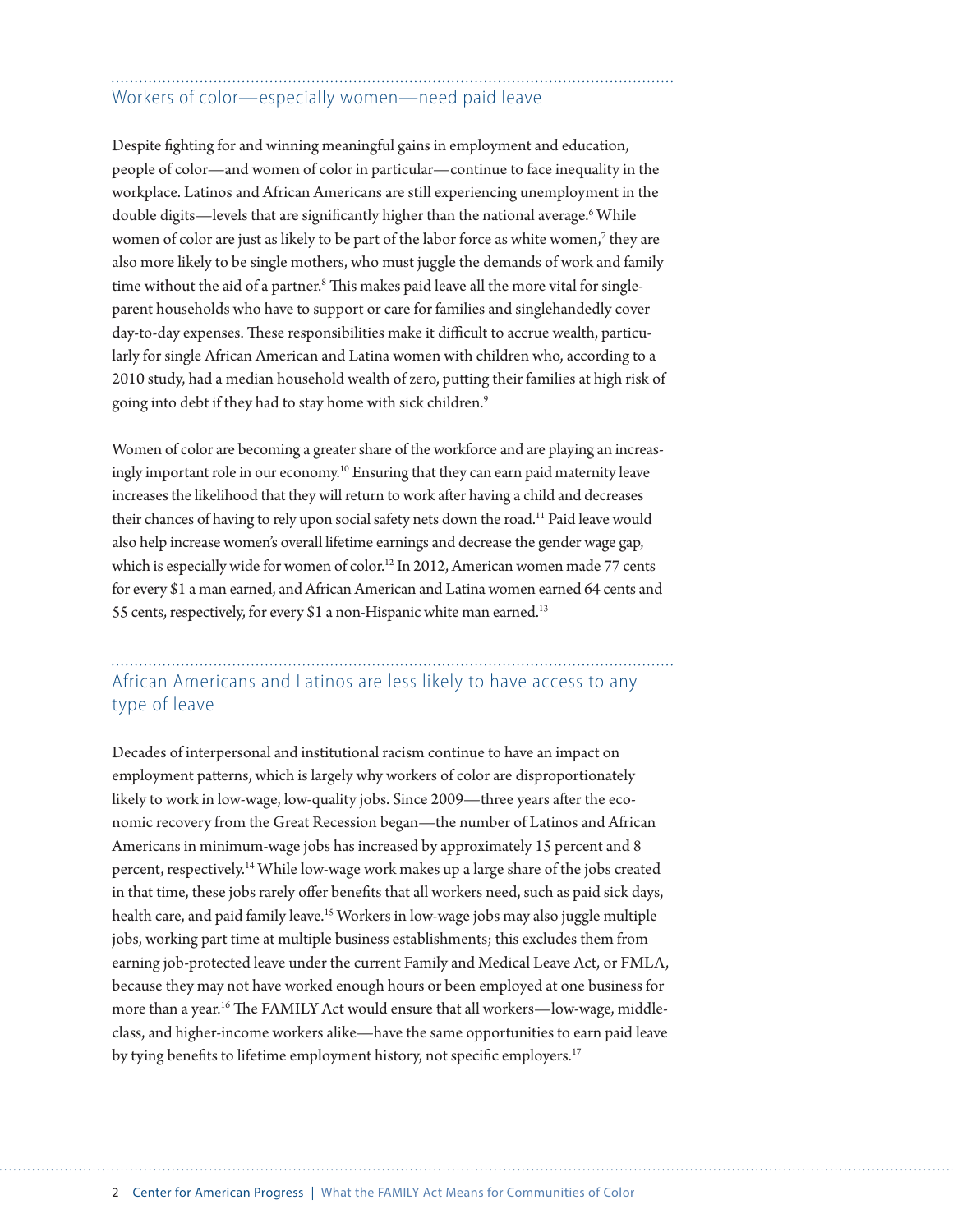Latinos are the least likely of any group to have access to paid sick days, paid parental leave, paid vacation, and workplace flexibility. Just one in four Latinos has access to paid parental leave, meaning that families risk losing a paycheck or falling into poverty at the same time they are welcoming newborns into the world.<sup>18</sup>

#### Workers of color are more likely to be in low-wage or part-time jobs that make saving for leave more challenging

The same low-wage jobs that fail to offer benefits also make saving for unexpected and expected expenses increasingly difficult.<sup>19</sup> Even if a worker is employed full time at the minimum wage, he or she will only earn \$15,080 per year, approximately \$7,000 below the poverty line for a family of four.<sup>20</sup> Household incomes for African Americans fell by more than 7 percent from 2007 to 2009, and both African American and Latino families have poverty rates of more than 23 percent, compared to just 9.4 percent for Asian Americans and 7.1 percent for whites.<sup>21</sup> Given these economic hardships, these workers and their families struggle to save money for planned or unexpected leave.

Workers of color in low-wage jobs are also less likely to have access to workplace flexibility. Since these jobs are largely in the service sector, workers cannot telecommute while caring for newborns or seriously ill loved ones or work from home while recovering from their own illnesses. Moreover, they are less likely to have access to flexible scheduling, which might permit them to alter their hours in order to care for elderly parents.<sup>22</sup>

#### Conclusion

The FAMILY Act will help lift our entire economy by providing a vital and earned benefit for workers of every background, regardless of their gender, ethnicity, parental status, age, ability, or income level.<sup>23</sup> It is impossible to predict what challenges individuals will face down the road, but supporting them with paid family leave is an important first step to ensure that these hardships do not spill over and negatively impact their families and our economy.